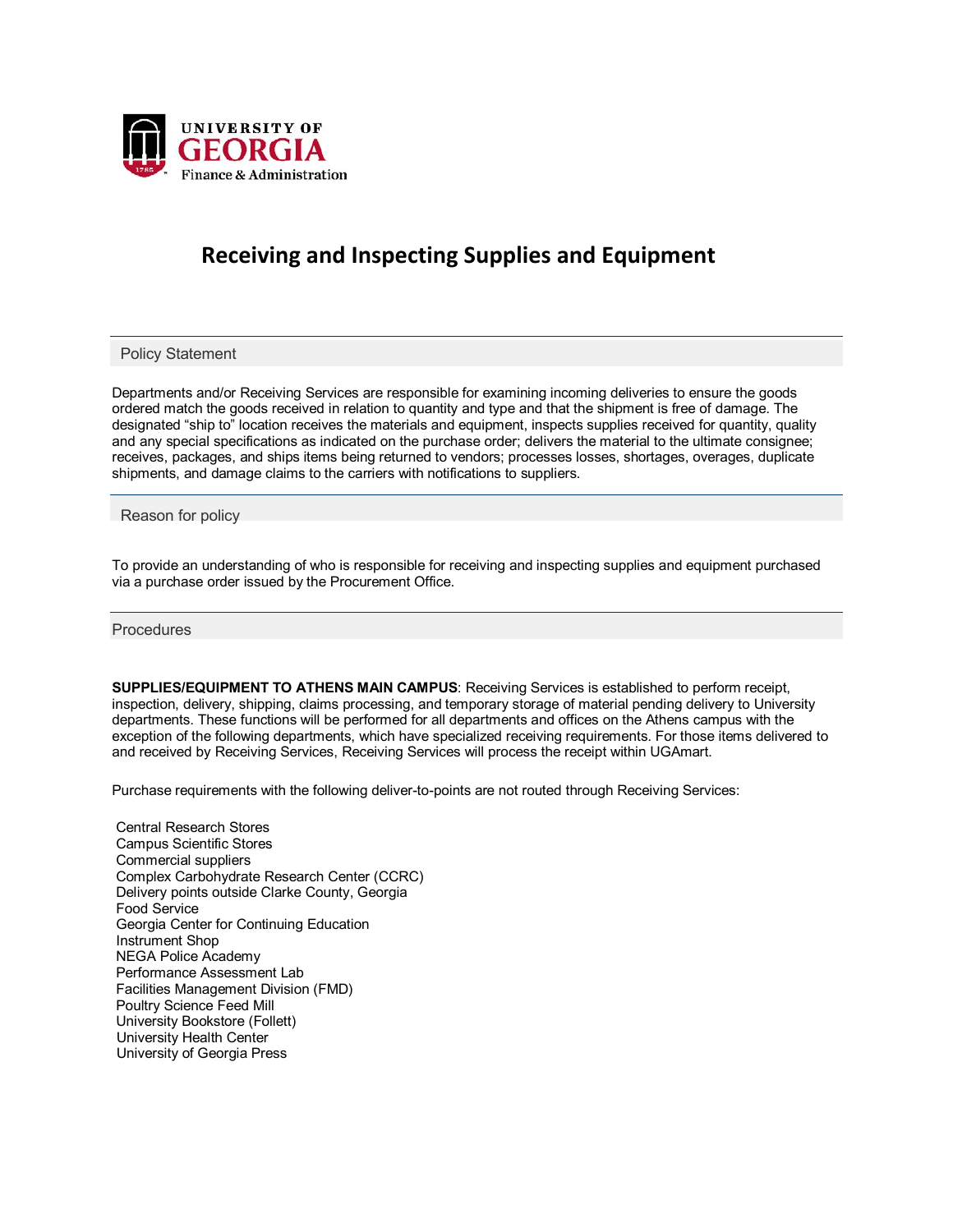In addition to the departments excepted above, the following categories of orders are excluded from Receiving Services procedures:

Advance pay request (including orders to the U.S. Printing Office, Superintendent of Documents) Art objects or art work Cash-on-delivery orders (C.O.D. Purchases) Deliver and install requests including furniture and leased photocopy machines (if setup and/or startup is included) **Diplomas** Ethyl alcohol Field crops, unprocessed Gas cylinders Items authorized for payment request procedures Items ordered from the University Bookstore Livestock (lab animals do go through Mail & Receiving Services unless otherwise requested by department and special approval is granted) Maintenance parts installed by repairmen Narcotics, or other drugs for which governmental regulations require direct delivery to a registered pharmacist Orders specifying delivery only upon user's request Orders to be picked up from supplier Radioactive materials Reprints and page charges Rigid items longer than 15 feet, such as lengths of iron or steel **Services Subscriptions** Testing materials Truckload or rail carload shipments Typesetting

Receiving Services will deliver items ordered from UGA Stock Items & Bulk Paper, but does not process any other internally-generated University deliveries.

## **SUPPLIES/EQUIPMENT NOT DELIVERED TO CENTRAL RECEIVING**:

Departments receiving direct shipments falling under one of the above exceptions or because they are not located on the Athens Main campus are responsible for completing the receipt within UGAmart.

Merchandise should never be returned to the supplier or carrier without first obtaining permission and shipping instructions from the supplier. For a complete description of the **procedures** for handling return of merchandise, see Receiving Services Policy and Procedure.

Additional Contacts

Procurement – 706-542-2361

Accounts Payable – 706-542-2786

**Responsibilities** 

**Responsible University Senior Administrator:** Vice President for Finance & Administration

**Responsible University Administrator:** Director Administrative Services

**Policy Owner: Receiving Services**